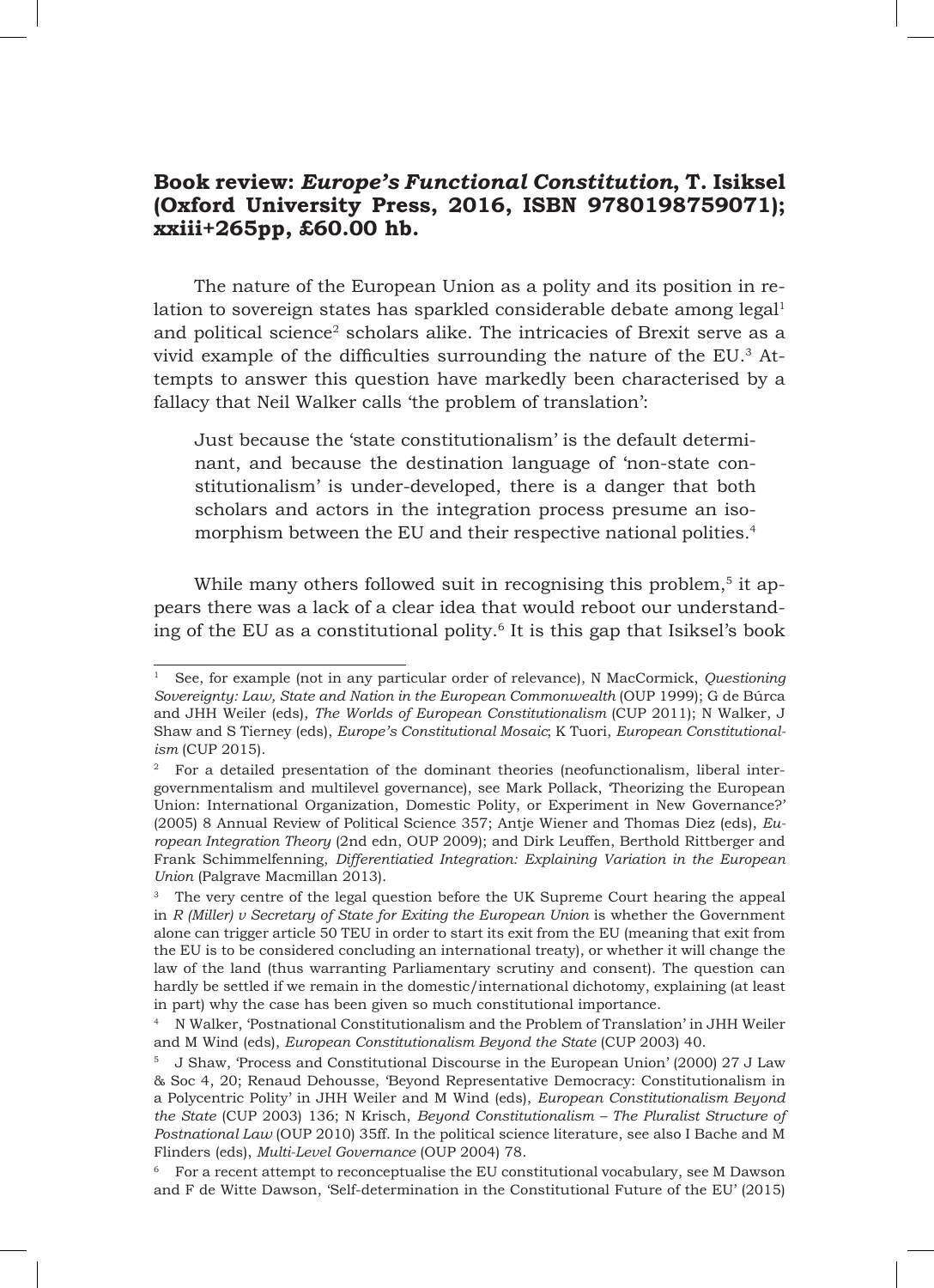aims to fill, by reconceptualising the notion of constitutionalism in the EU context. In particular, Isiksel aims to interpret and criticise (p 7) the normative values that have guided the EU's normative structure, through its idiosyncratic constitutional practice. The analysis of constitutional theory that precedes the creation of an EU constitutional vocabulary shows great caution towards the proper use of the term 'constitutionalism', warning against an extensive and unwarranted conceptual renovation in new institutional contexts (p 2).

With these premises in mind, Isiksel's main contribution is the introduction of the notion of *functional constitutionalism*, through which she aims to capture the teleological legitimation behind the European project, as opposed to liberal and democratic principles that generally lie behind state constitutional systems (p 27). The notion is introduced following a detailed analysis of the genesis of the European project, its initial and core aims which lie in economic prosperity, and the guarantee of peace among the founding Member States, which have conditioned a particular type of constitutional legitimation. The book starts from the premise that the EU itself was built from the viewpoint of mistrust towards 'populist mobilisation and national sovereignty' (p 12), which conditioned the creation of different types of processes and institutions at the European level that sourced their legitimacy on competence and pragmatism, rather than popular support. The main argument of the book is that the economic rationale that has originally driven European integration is still at the centre of its legal and institutional structure, $\tau$  resulting in a lack of democratic control of issues that were previously handled at the domestic level (such as human rights, citizenship, migration policy and non-discrimination, p 19).

In this context, Isiksel seeks to define *functional constitutionalism* by first characterising *constitutionalism* as a 'system of public institutions whose powers are so extensive as to *constitute* a discrete political community, without, however, stipulating as a definitional matter that any constitutional system properly so-called must be configured in line with strong democratic principles' (p 71). In addition, she turns to the term *functional*, which she instantly seeks to differentiate from the functionalism and neofunctionalism as ideas of comparative constitutionalism. The term *functional* for the purposes of the book, and the emergence of a new EU-specific constitutional vocabulary, refers to a system (1) where the EU powers are functionally limited, unlike state sovereign power which is horizontal and absolute; (2) which embraces a detailed teleology in

<sup>21(3)</sup> European Law Journal 371; M Dawson and F de Witte, 'From Balance to Conflict: A New Constitution for the EU' (2016) 22(2) European Law Journal, 204.

 $7$  Perhaps most vividly explained in relation to the different mechanisms introduced in order to tackle the economic and financial crisis, 224-230.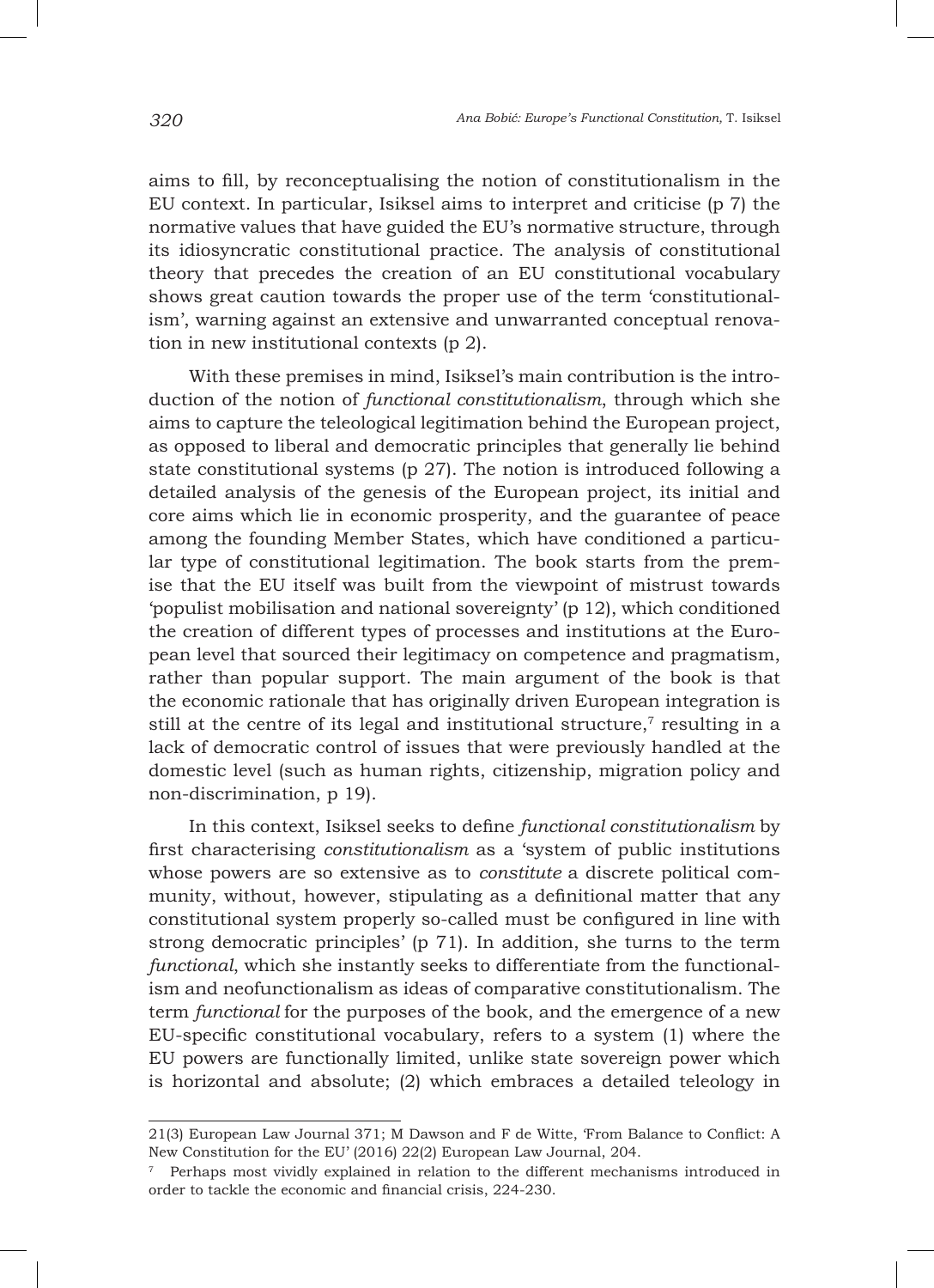comparison to national constitutional systems, relying on the goal of the economic union over democratic contestation; (3) the legitimacy of which depends on the successful discharge of these aims, rather than any type of democratic legitimation present in nation states (p 78). Drawing upon the tradition of constitutional pluralism, the author convincingly argues for a co-existence of the EU's functionally limited powers and the Member States' absolute constitutions, claiming that they can operate when their relationship is understood as 'intersectional, heterarchical, and pluralistic, rather than exclusive, comprehensive, hierarchical, and monistic' (p 81).

The book then turns to exploring this idea further through four substantive chapters that explore areas of constitutional rule that traditionally do not follow market logic, but which have been repurposed through EU action. In particular, Chapter 3 explores the EU's regime of fundamental rights, and, more specifically, their relation to and difference from fundamental freedoms, which form the peculiar EU-based rights in the case law of the Court of Justice. The argument of the chapter, underlining economic teleology as dominant in the EU's constitution, is that fundamental freedoms are constitutionally foundational, whereas fundamental rights are purely auxiliary (p 122). While the EU could bolster its legitimacy through increased safeguards in the area of protection of fundamental rights, the author is critical of its reluctance to do so (p 114 onwards).

Chapter 4 explores the manner in which citizenship has been treated and safeguarded in the EU. Specifically, Isiksel argues that aside from the EU's troubles in increasing citizen participation, it is lacking in ensuring equal political participation through reinforcing functional constitutionalism logic (p 130). Models of participation are strongly connected and restricted to the advancement of market integration, thus failing substantively to ensure that the voices of those who do not share the same goals are equally heard. This lack of equal participation results in a failure of the EU to provide for democratic contestation of both its basic aims and more individual policies.

Chapter 5 discusses free movement and how it conditions the scope of EU citizenship and its political significance. The author warns against an overreliance on the significance of mobility and how it has affected the position of supranational citizenship (p 167). She concludes by stating that as long as supranational citizenship is tied to mobility, it can hardly achieve the universality necessary for full and equal civic participation in the EU.

Finally, Chapter 6 discusses the principle of non-discrimination and its expansion into areas of exclusive Member State competence. The au-